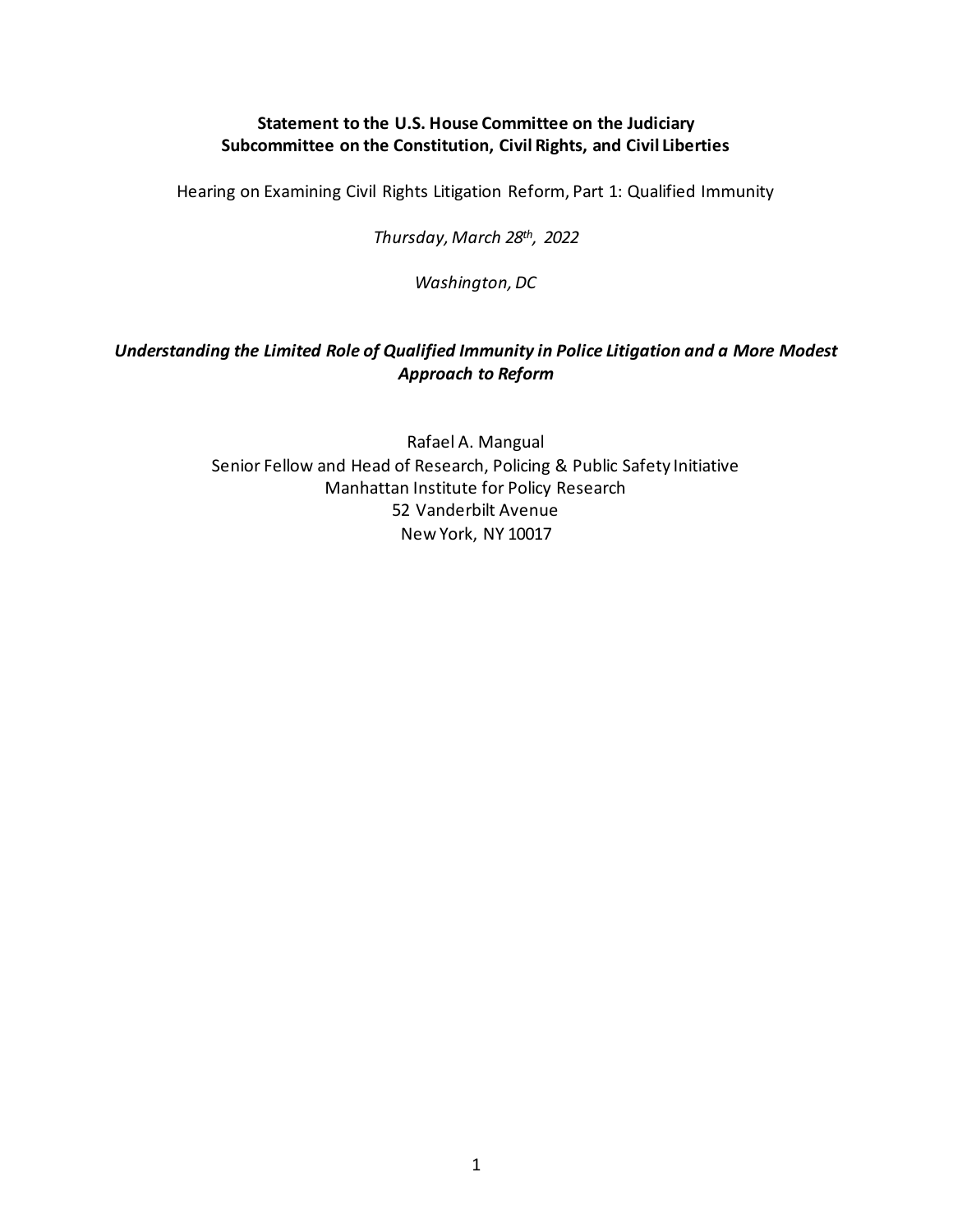

## **About the Author**

Rafael Mangual is a senior fellow and head of research for the Policing and Public Safety Initiative at the Manhattan Institute for Policy Research*\*\** and a contributing editor of City Journal. His first book, Criminal (In)Justice, will be available in July 2022. He has authored and coauthored a number of MI reports and op-eds on issues ranging from urban crime and jail violence to broader matters of criminal and civil justice reform. His work has been featured and mentioned in a wide array of publications, including the Wall Street Journal, The Atlantic, New York Post, The New York Times, The Washington Post, Philadelphia Inquirer and City Journal. Mangual also regularly appears on Fox News and has made a number of national and local television and radio appearances on outlets such as C-SPAN and Bloomberg Radio. In 2020, he was appointed to serve a four-year term as a member of the New York State Advisory Committee of the U.S. Commission on Civil Rights.

Rafael holds a B.A. from the City University of New York's Baruch College, and a J.D. from DePaul University's College of Law.

*\*\*The Manhattan Institute for Policy Research does not take institutional positions on legislation, rules, or regulations. Although my comments draw upon my research and writing about criminal justice issues as an Institute scholar, my statement to the Subcommittee is solely my own, not my employer's.*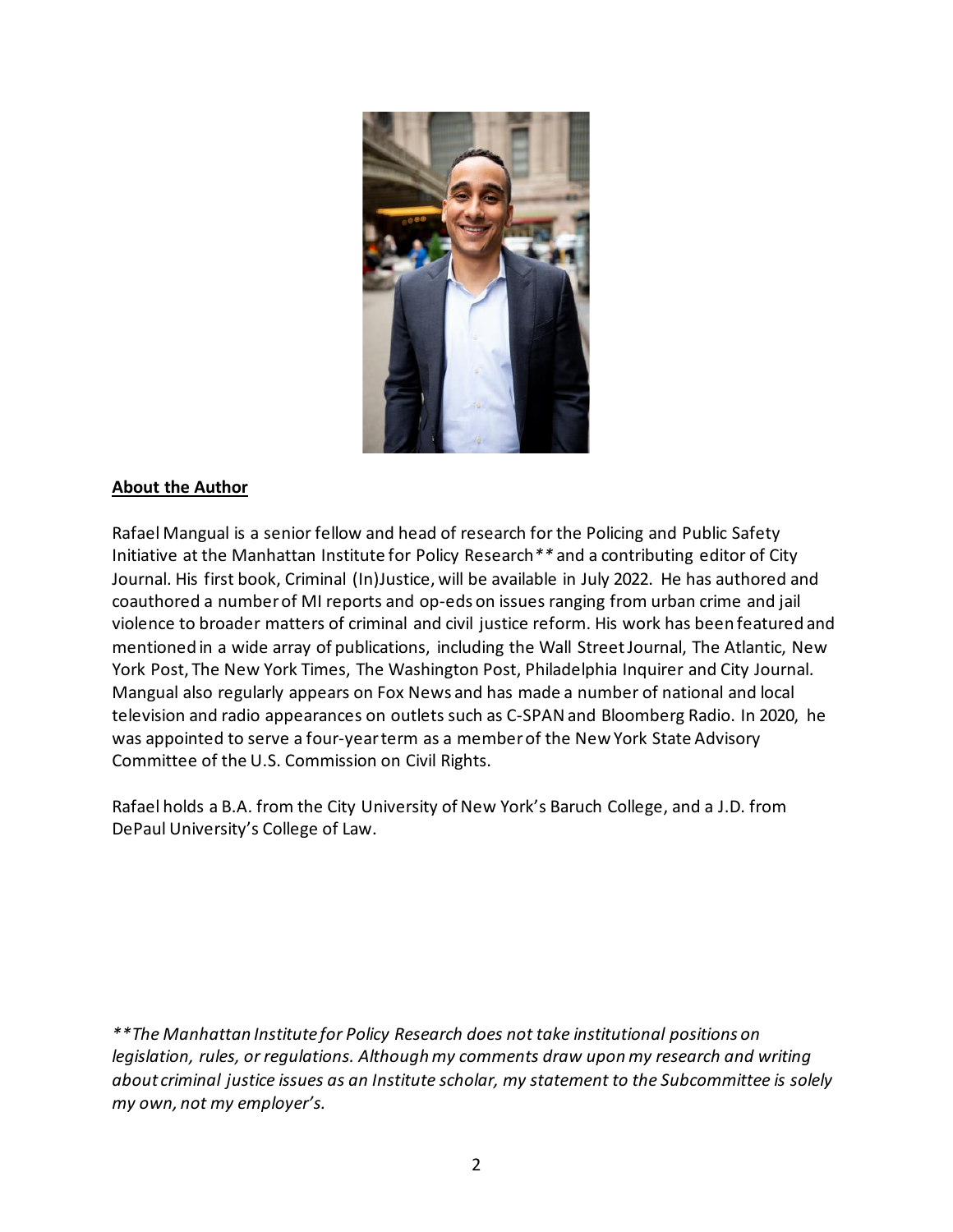## **Statement**

I'd like to thank the subcommittee for the invitation to testify. It is always an honor and a privilege to address members of Congress on important policy issues, such as the one being discussed today.

I'd like to begin by noting that I am not entirely against the idea of reform when it comes to qualified immunity—which I think is best understood as a defense against *ex post facto*  liability.<sup>[1](#page-2-0)</sup> At the end of my remarks, I will offer what I think is a middle ground reform that falls between outright abolition and the status quo.

While reform is worth considering, some skepticism of the dominant narrative that has influenced the discourse about qualified immunity is in order. That narrative has focused on the role the defense has played in police litigation—particularly suits related to uses-of-force—and it posits that qualified immunity essentially functions as an unpierceable shield against liability for police officers, such that officers internalize a sense of impunity that in turn leads them to misbehave in ways they otherwise wouldn't if they had more financial skin in the game. [2](#page-2-1) As such, the abolition of qualified immunity is often held up as a way to significantly reduce excessive uses-of-force.

While this narrative has succeeded in influencing both public opinion and various reform efforts, it is wrong for three reasons:

*First*, this narrative assumes without evidence that officers regularly *and accurately* assess their likelihood of successfully mounting a qualified immunity defense in light of the binding precedents in their respective jurisdictions when deciding whether (and, if so, how) to use force.[3](#page-2-2) A sizeable body of research has shown that, in the context of situations involving the use-of-force, police officers overwhelmingly tend toward an "intuitive" decision-making process, which, according to a 2018 paper on this subject, "involves recognizing and identifying

<span id="page-2-0"></span> $1$  This statement will assume a relatively sophisticated understanding of qualified immunity on the part of readers, but those interested in a brief, but more-thorough, review of the doctrine should consider my colleague James R. Copland's recent essay on this topic. *See*, James R. Copland, *[Qualifying the Debate Over Qualified Immunity](https://www.newsweek.com/qualifying-debate-over-qualified-immunity-opinion-1586623)*, NEWSWEEK (Apr. 28, 2021).

<span id="page-2-1"></span><sup>2</sup> For examples of this argument, see: Editorial Board, *[How the Supreme Court Lets Cops Get Away With Murder](https://www.nytimes.com/2020/05/29/opinion/Minneapolis-police-George-Floyd.html)*, NEW YORK TIMES (May 29, 2020) ("[I]t is the Supreme Court that has enabled a culture of violence and abuse by eviscerating a vital civil rights law to provide police officers what, in practice, is nearly limitless immunity from prosecution for actions taken while on the job."); Yohnka, et al., *[Ending Qualified Immunity Once and For All is the](https://www.aclu.org/news/criminal-law-reform/ending-qualified-immunity-once-and-for-all-is-the-next-step-in-holding-police-accountable/)  [Next Step in Holding Police Accountable](https://www.aclu.org/news/criminal-law-reform/ending-qualified-immunity-once-and-for-all-is-the-next-step-in-holding-police-accountable/)*, ACLU (Mar. 23, 2021) ("Qualified immunity makes it nearly impossible for individuals to sue public officials by requiring proof that they violated 'clearly established law.'"); Editorial Board, *[End the Court Doctrine That Enables Police Brutality](https://www.nytimes.com/2021/05/22/opinion/qualified-immunity-police-brutality-misconduct.html)*, NEW YORK TIMES:A SERIES ON GEORGE FLOYD AND AMERICA (2021) ("In practice, qualified immunity has become what Justice Sonia Sotomayor has called an 'absolute shield'that 'tells officers that they can shoot first and think later, and it tells the public that palpably unreasonable conduct will

<span id="page-2-2"></span>go unpunished.'").<br><sup>3</sup> It's worth noting that recent research casts doubt on the suggestion that officers are regularly surveying the legal landscape and are being trained in accordance with litigation outcomes. *See, e.g*., Joanna C. Scwartz,*[Qualified](https://lawreview.uchicago.edu/sites/lawreview.uchicago.edu/files/Schwartz_QualifiedImmunity_88UCLR605.pdf)  [Immunity's Boldest Lie,](https://lawreview.uchicago.edu/sites/lawreview.uchicago.edu/files/Schwartz_QualifiedImmunity_88UCLR605.pdf)* UNIVERSITY OF CHICAGO LAW REVIEW(2021).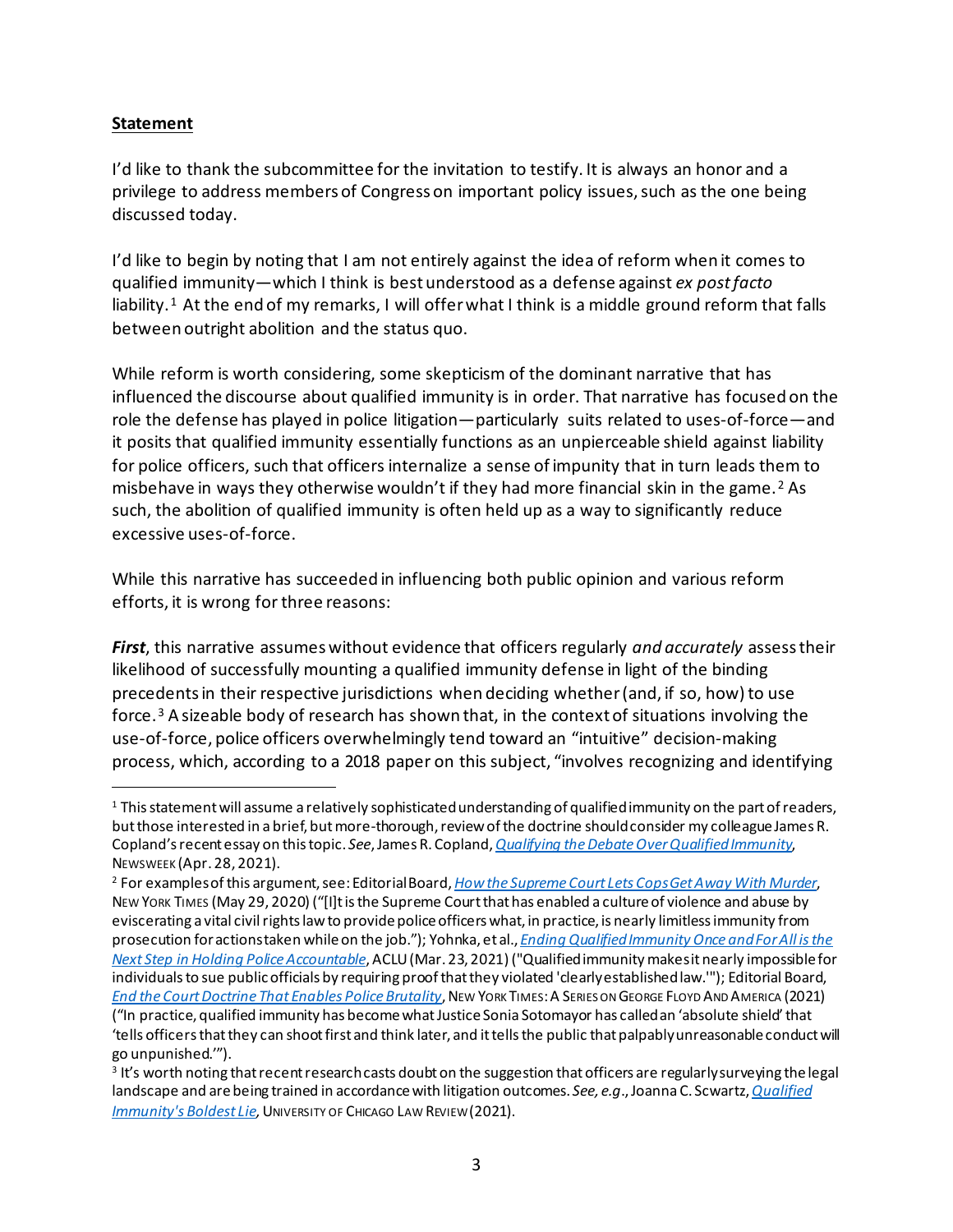cues, and then matching them to patterns organized in the individual's long-term memory."[4](#page-3-0)  That study presented the results of an assessment of police recruit decision-making in use-offorce contexts, which "indicate[d] that recruits used an intuitive approach to make use of force decisions."[5](#page-3-1) That study "found no evidence of recruits using a purely analytical approach to their force decisions."[6](#page-3-2)

The main reason for this tendency toward an intuitive approach to use-of-force decisions is that the encounters in which these decisions are generally made tend to be rapidly unfolding and volatile situations that simply don't lend themselves to the type of analysis that would go into an officer assessing his or her risk of personal liability based on the type and level of force used.

The *second* reason the standard story about qualified immunity doesn't hold water is that the available data seem to undermine the claim that the defense accounts for a significant share of police litigation outcomes. For example, the Legal Aid Society maintains a database of lawsuits (2,387 of them) filed against the New York Police Department (NYPD) between January 2015 and June 2018. Filtering those cases by disposition produces just 74 cases resolved in favor of the police defendants. Even if all 74 of those cases were disposed of on qualified immunity grounds, we're still only talking about 3% of the cases in the database.[7](#page-3-3)

I'd also like to point the subcommittee to an empirical assessment of qualified immunity published in a 2017 issue of the Yale Law Journal by UCLA law professor (and noted qualified immunity abolitionist) Joanna C. Schwartz, which makes a case for abolition by illustrating that it "rarely serve[s] its intended role as a shield from discovery and trial."[8](#page-3-4) Her study found that less than 4% of the more than 1,100 cases analyzed resulted in whole or partial grants of dismissal or summary judgement on qualified immunity grounds. [9](#page-3-5) As professor Schwartz noted in the *Wall Street Journal*less than two years ago, unsuccessful cases against police tend to fail because of other procedural and substantive infirmities.<sup>[10](#page-3-6)</sup> In that very same letter to the editor, professor Schwartz went on to note that "abolishing qualified immunity won't flood the courts with frivolous suits,"<sup>[11](#page-3-7)</sup> undermining any suggestion that the explanation for why qualified immunity doesn't account for a particularly large share of police litigation outcomes owes to some large number of cases that did not get filed in anticipation of being disposed of on immunity grounds.<sup>[12](#page-3-8)</sup>

<span id="page-3-0"></span><sup>4</sup> See, e.g., Hine, et al., *[Exploring Police Use of Force Decision-Making Processes and Impairments Using a](https://www.researchgate.net/publication/327017040_Exploring_Police_Use_of_Force_Decision-Making_Processes_and_Impairments_Using_a_Naturalistic_Decision-Making_Approach)  [Naturalistic Decision-Making Approach](https://www.researchgate.net/publication/327017040_Exploring_Police_Use_of_Force_Decision-Making_Processes_and_Impairments_Using_a_Naturalistic_Decision-Making_Approach)*, CRIMINAL JUSTICE AND BEHAVIOR (Aug. 2018).

<span id="page-3-1"></span><sup>5</sup> *Id.*

<span id="page-3-2"></span><sup>6</sup> *Id.*

<span id="page-3-3"></span><sup>7</sup> *See,* CAPstat, NYC Federal Civil Rights Lawsuit Data, 2015 to June 2018[, https://www.capstat.nyc](https://www.capstat.nyc/).

<span id="page-3-4"></span><sup>8</sup> Joanna C. Schwartz, *[How Qualified Immunity Fails](https://www.yalelawjournal.org/article/how-qualified-immunity-fails)*, YALE LAW JOURNAL 127, no. 1 (October 2017).

<span id="page-3-5"></span><sup>9</sup> *Id.*("Qualified immunity was the reason for dismissal in just 3.9% of the cases in my dataset in which the defense could be raised, and just 3.2% of all cases in my dataset.").<br><sup>10</sup> Joanna C. Schwartz, *[Letters: Police Reforms Must Be Fair and Workable](https://www.wsj.com/articles/police-reforms-must-be-fair-and-workable-11592510803)*, THE WALL STREET JOURNAL (June 18, 2020).

<span id="page-3-7"></span><span id="page-3-6"></span> $11$  *Id.* 

<span id="page-3-8"></span><sup>12</sup> *See also*, Joanna C. Schwartz, "*[Qualified Immunity's Selection Effects](https://scholarlycommons.law.northwestern.edu/nulr/vol114/iss5/1/)*," NORTHWESTERN UNIVERSITY LAW REVIEW 114, no. 5 (March 2020) (concluding that "Attorneys do not reliably decline cases vulnerable to attack or dismissal on qualified immunity grounds.").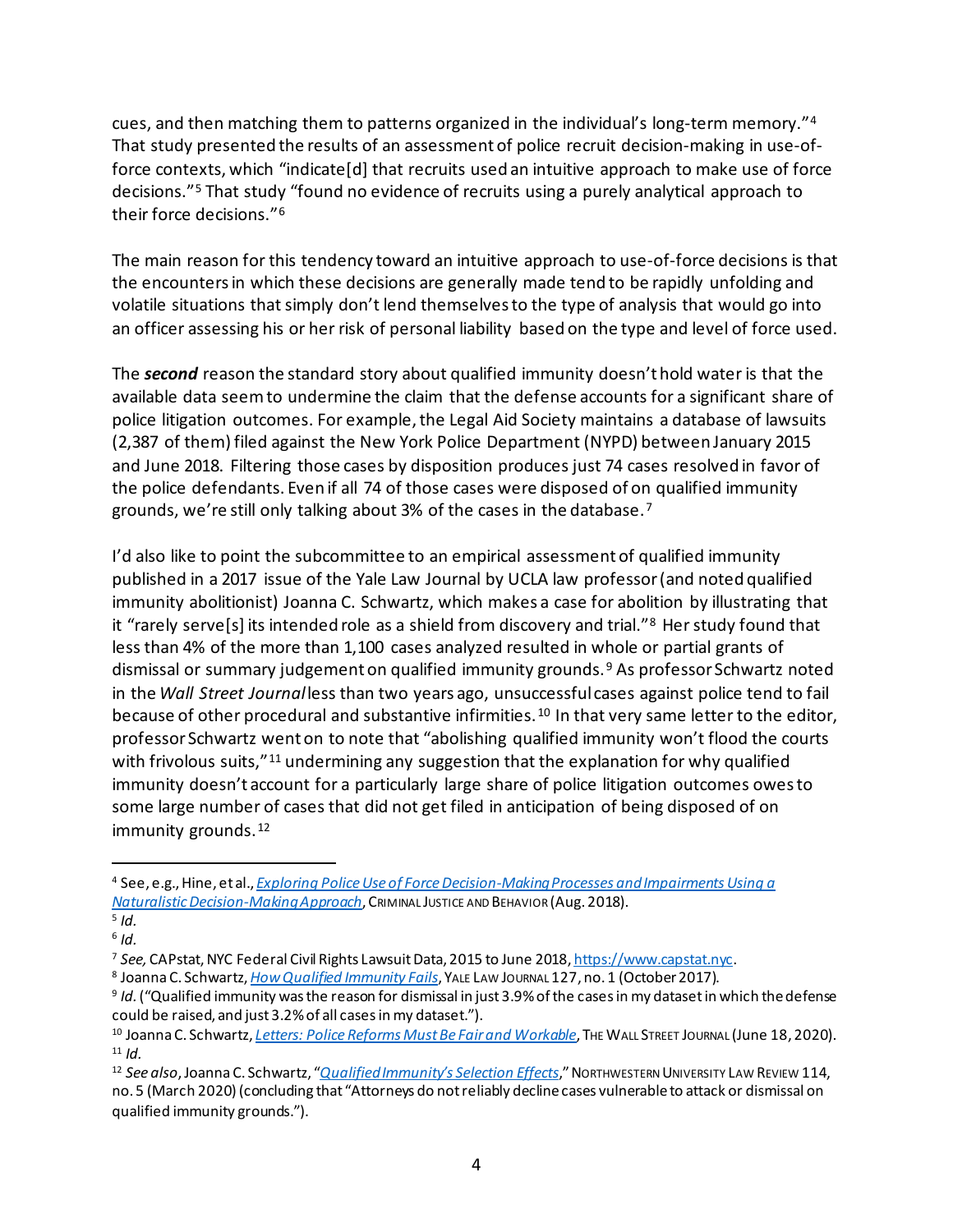The *third* major flaw in the dominant narrative about qualified immunity is that abolishing the defense wouldn't actually result in police officers having more financial skin in the game, because it's not actually the true source of financial protection for police officers. That's because when individual police officers are successfully sued, their employers indemnify them against liability—that is, they pick up the tab—pursuant to contractual or statutory obligations to do so. It's worth going back to the work of professor Schwartz, who empirically assessed the role of indemnification in police litigation and found in a 2014 study that, "governments paid approximately 99.98% of the dollars that plaintiffs recovered in lawsuits alleging civil rights violations by law enforcement."<sup>[13](#page-4-0)</sup> There is simply nothing in the available data indicating that abolishing qualified immunity would do anything to change this standard (indeed, nearly universal) practice.

While the idea that qualified immunity reform will significantly reduce both justifiable or excessive police uses of force is misguided, there are nevertheless a number of troubling examples in which dubious factual distinctions from prior cases have been drawn in order to grant qualified immunity on the grounds that the asserted right was not "clearly established" at the time. This, on its own, is reason enough to consider proposals to reform qualified immunity with an eye toward limiting the number of cases in which constitutional harms go without redress.

In a 2001 case called *Saucier v. Katz*, <sup>[14](#page-4-1)</sup> the Supreme Court stated that qualified immunity analyses should first assess whether there was a rights violation *before* assessing whether the right was clearly established. Unfortunately, however, the Supreme Court reversed itself eight years later in a case called *Pearson, et al. v. Callahan*, [15](#page-4-2) which gave judges the discretion to skip the first of these two questions.

The short version of my *middle-ground proposal* is to legislatively re-establish the *Saucier* sequence. Requiring courts to confront the constitutional or statutory questions before them in §1983 cases would both promote the development of the law in the civil rights arena, and more-quickly shrink the scope of not-yet-established rights. Preventing courts from leaving these questions unanswered may not eliminate the potential for grants of immunity based on dubious and absurdly narrow factual distinctions from prior precedents, but it will prevent situations in which multiple officers in the same jurisdiction get to avail themselves of qualified immunity in cases involving the same conduct over a period of time because courts have continually punted the question of whether the conduct was unlawful—and it would do this while maintaining the availability of the defense in cases in which sufficient legal notice was lacking, which, I think is important, given the signal the defense's abolition might send to an

<span id="page-4-0"></span><sup>13</sup> Joanna C. Schwartz, *[Police Indemnification](https://www.nyulawreview.org/issues/volume-89-number-3/police-indemnification/)*, NEW YORK UNIVERSITY LAW REVIEW, Vol. 89, No. 3 (Jun. 2014).

<span id="page-4-2"></span><span id="page-4-1"></span><sup>14</sup> 533 U.S. 194 (2001). 15 555 U.S. 223 (2009).